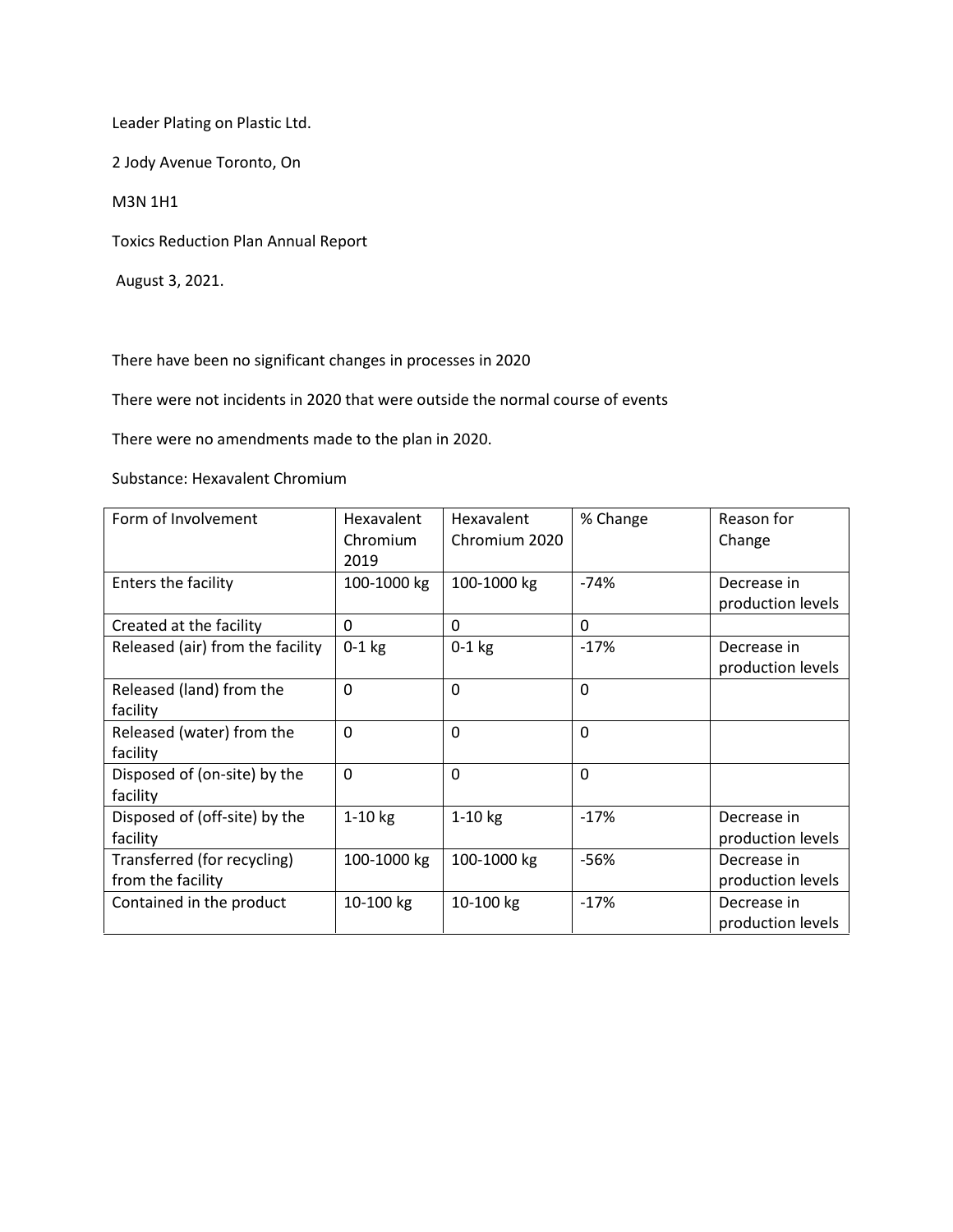## Substance: Lead

| Form of Involvement                | <b>Lead 2019</b> | <b>Lead 2020</b> | % Change | Reason for Change      |
|------------------------------------|------------------|------------------|----------|------------------------|
| Enters the facility                | 100-1000 kg      | $0-1$ kg         | $-100%$  | Decrease in production |
|                                    |                  |                  |          | levels                 |
| Created at the facility            | 0                | 0                | 0        |                        |
| Released (air) from the facility   | 0                | 0                | 0        |                        |
| Released (land) from the facility  | $\Omega$         | 0                | 0        |                        |
| Released (water) from the facility | 0                | 0                | 0        |                        |
| Disposed of (on-site) by the       | 0                | 0                | $\Omega$ |                        |
| facility                           |                  |                  |          |                        |
| Disposed of (off-site) by the      | 0                | 0                | $\Omega$ |                        |
| facility                           |                  |                  |          |                        |
| Transferred (for recycling) from   | $\Omega$         | 10-100 kg        | 100 %    | Change in              |
| the facility                       |                  |                  |          | quantification method  |
| Contained in the product           | 0                | 0                | 0        |                        |

## Progress on TRA Plan - Objectives

| <b>CAS RN</b> | <b>Substance Name</b>                   | <b>Objectives</b>                                                                            |
|---------------|-----------------------------------------|----------------------------------------------------------------------------------------------|
| $NA - 19$     | Hexavalent chromium (and its compounds) | Leader Plating on Plastics Ltd. does not intend to reduce the use of hexavalent chromium.    |
| $NA - 08$     | Lead (and its compounds)                | Leader Plating on Plastics Ltd. does not intend to reduce the use of lead and its compounds. |

## Progress on TRA Plan - Use Targets

| Hexavalent chromium (and its compounds)<br>$NA - 19$<br>No timeline target<br>No quantity target | <b>CAS RN</b><br><b>Substance Name</b> |                          | Quantity           | Years              | <b>Description of Target</b> |
|--------------------------------------------------------------------------------------------------|----------------------------------------|--------------------------|--------------------|--------------------|------------------------------|
|                                                                                                  |                                        |                          |                    |                    |                              |
|                                                                                                  | $NA - 08$                              | Lead (and its compounds) | No quantity target | No timeline target |                              |

# Progress on TRA Plan - Creation Targets

| <b>CAS RN</b> | <b>Substance Name</b>                   | <b>Quantity</b>    | Years              | <b>Description of Target</b> |
|---------------|-----------------------------------------|--------------------|--------------------|------------------------------|
| $NA - 19$     | Hexavalent chromium (and its compounds) | No quantity target | No timeline target |                              |
| $NA - 08$     | Lead (and its compounds)                | No quantity target | No timeline target |                              |

## Progress on TRA Plan - Additional Actions

| <b>CAS RN</b> | <b>Substance</b><br><b>Name</b>                  | Were there any additional actions outside the plan Describe any additional actions that<br>taken during the reporting period to reduce the use were taken during the reporting period<br>and/or creation of the substance? | to achieve the plan's objectives | <b>Provide a public summary</b><br>of the description of the<br>additional action taken |
|---------------|--------------------------------------------------|----------------------------------------------------------------------------------------------------------------------------------------------------------------------------------------------------------------------------|----------------------------------|-----------------------------------------------------------------------------------------|
| $NA - 19$     | Hexavalent<br>chromium (and No<br>its compounds) |                                                                                                                                                                                                                            |                                  |                                                                                         |
| $NA - 08$     | Lead (and its<br>compounds)                      | <b>No</b>                                                                                                                                                                                                                  |                                  |                                                                                         |